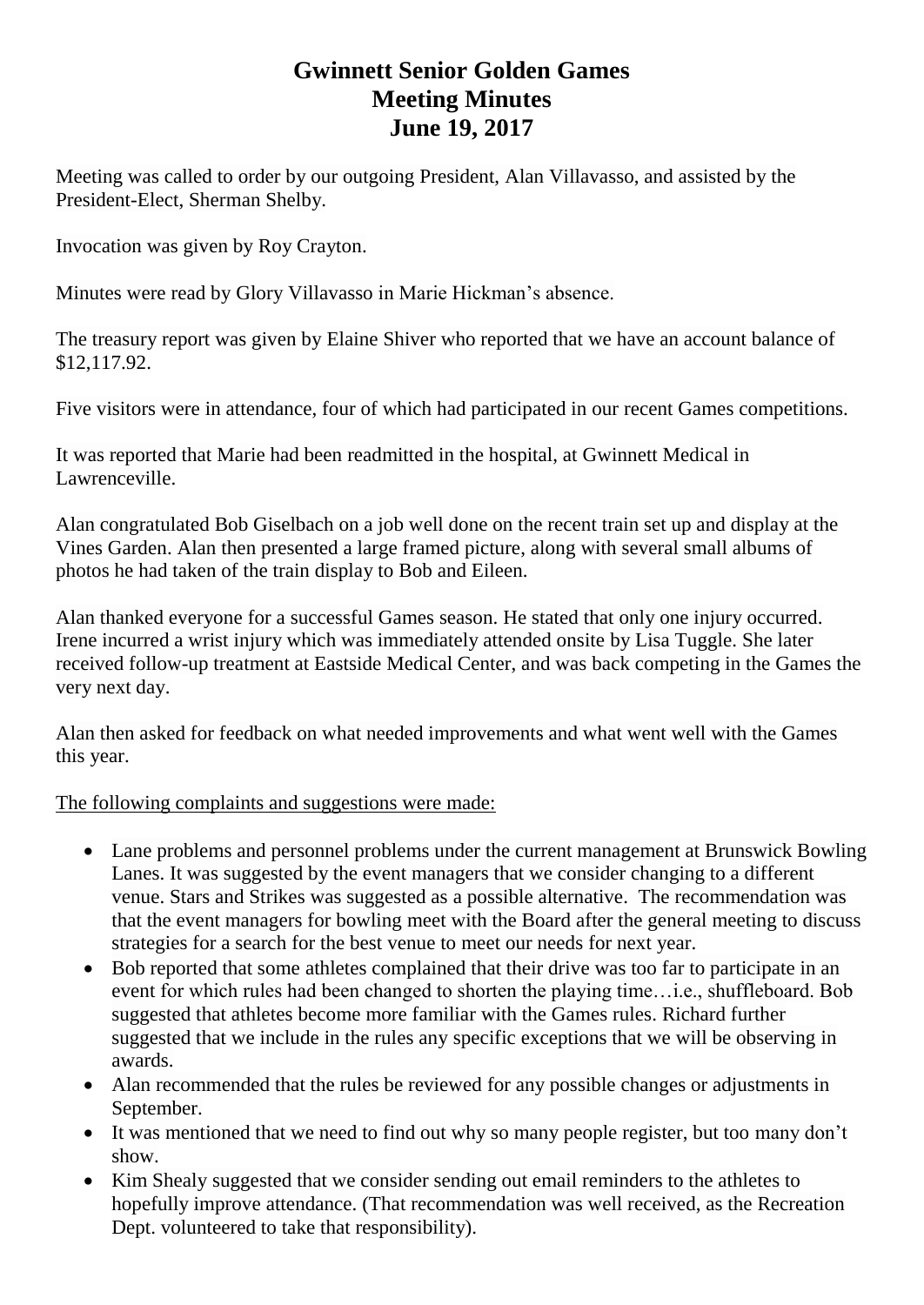## Some Positive Observations:

- Facebook page was reported to be very positive.
- Word of mouth comments were also reported to have been very favorable.
- Gail Fitzgerald reported that the Health Fair was well attended and that quite a few people showed interested in our games and signed up for information. Alan stated that although many don't necessarily register for our games, the publicity ultimately benefits the Games' visibility.
- Everyone agreed that the closing meal was very good, and that having two serving lines was a good idea. We decided to use the Masters' Table Catering Company again next year. Robin agreed to serve as the contact person again for next year's opening and closing meals.

Kim presented samples of various LOGOS to the body to view as possible options in case we were interested in changing to a new LOGO. She shared with us the LOGO that the Parks and Recreation is considering for their upcoming Bicentennial Celebration in 2018. There was some discussion and consensus about keeping the LOGO as is due to it's intense color... more so than the samples presented; however, no official vote was taken. She further stated that, simultaneously to our croquet and badminton games, the Parks and Recreation will be hosting other games to commemorate their bicentennial, such as checkers, modified baseball, marbles, and so on. There will be additional activities taking place throughout the entire year of 2018 as well.

Sandy from Delmar reported that their games will take place this year; she will provide us with further details at a later date, and shall be soliciting volunteers to assist them.

Bill and Sherry Eppright shared information regarding a Beach Party that they will be hosting on July 20<sup>th</sup> at Bethesda from 10:00am-1:30pm. They requested that the Golden Games manage a holyboard competition at the party. Their request was granted; and several persons volunteered to assist with the event setup, etc. Admission is \$15.00, but free for volunteers: Sherman, Al, Doris etc.

\*There was no old business to discuss.

## NEW BUSINESS

Debbie shared the results of the 55 surveys turned in at the closing. There were many great ideas and suggestions submitted as possible improvements for us to consider. It was moved by Glory and seconded by Cleo that the survey results be reviewed and addressed by the event managers and the board by the September meeting. The motion passed by a majority show of hands.

Alan acknowledged our 2017 National Senior Olympics winners who represented our Golden Games:

- Doris Warpole: Silver Metal- Softball
- Eileen Giselbach: Silver Metal- Shuffleboard

Afterwards, Alan thanked everyone for supporting him as the Games President for six consecutive years. He received a standing ovation and grand applause by the members in attendance for a job well done!!

Sherman announced that the next meeting is scheduled for September 18<sup>th</sup>, and then invited Bud Kushman the opportunity to express his gratitude for the love and support given him upon the recent passing of his wife, Ginny.